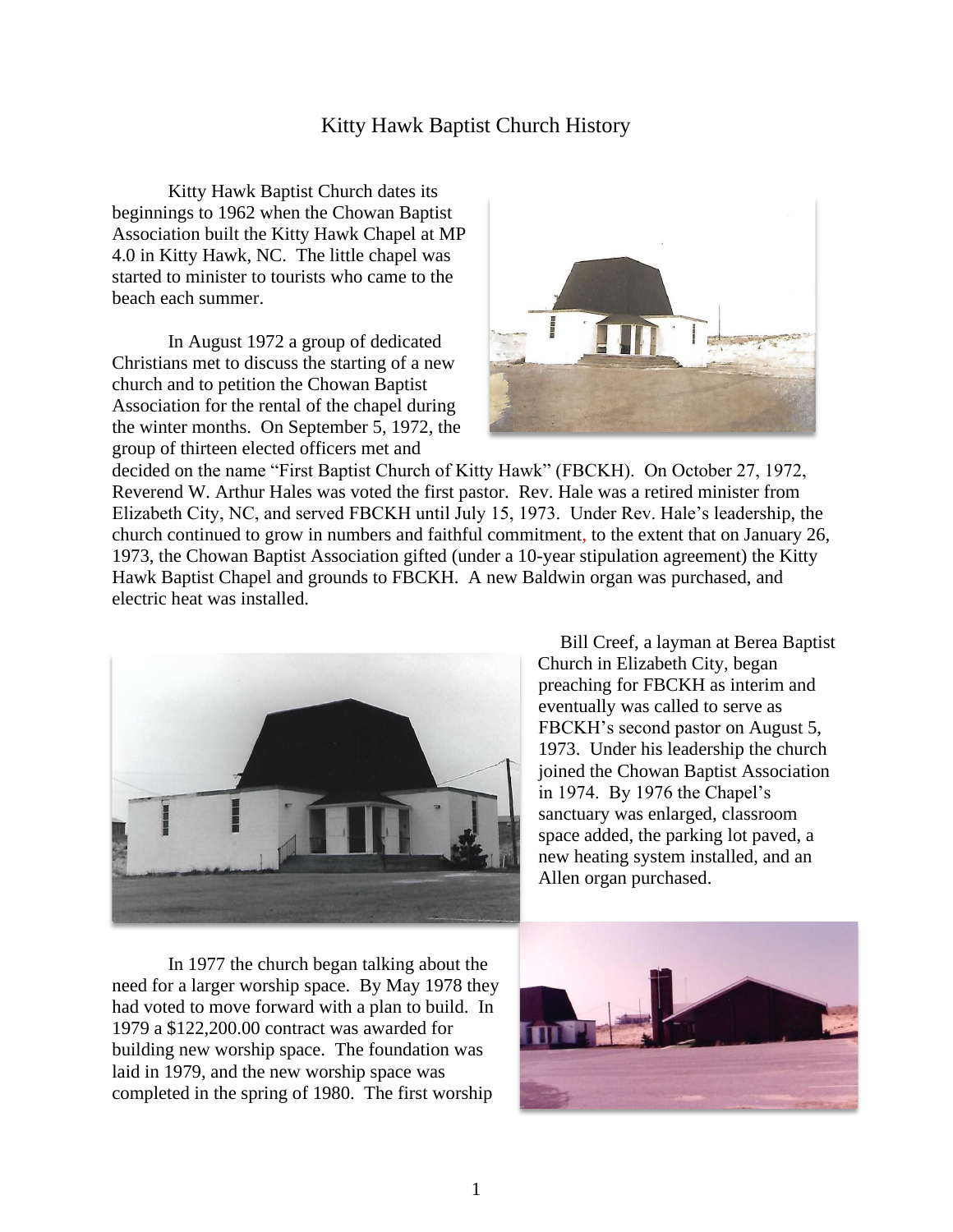service took place on Easter Sunday, April 6, 1980. At the time, the membership was sixty resident and twelve non-resident members. In 1980, 1,000 visitors to the church were recorded. In 1981 the church held its first Vacation Bible School (VBS) with average attendance of thirty children.



classrooms. A van was also purchased to support the growing youth ministry. This purchase was aided by an unexpected gift to the church.

A milestone in the history of FBCKH occurred in October 1984 when the Chowan Baptist Association deeded the buildings and grounds to FBCKH in accord with the 1973 agreement.

In March of 1985, groundbreaking for the new educational building began, which added six



In 1986 the old chapel, now serving as the fellowship hall, was renovated. Also, in 1986 the church built a parsonage in Kill Devil Hills for the pastor and his family. Ministries and outreach continued through Pastor Creef's tenure until his retirement in October 1990.

On November 1, 1990, the church called Dr. Frank Morris as the interim pastor. He resigned January 3, 1991, due to his wife's serious illness. Local laymen known to the members provided pulpit supply for several weeks. On March 4, 1991, Reverend W. Clinton Hardee, Jr., preached; after the service a special business meeting was held. The church voted unanimously to call Pastor Hardee as the church's third pastor. Under Pastor Hardee's leadership, the church began to see greater growth and ministry within the community. Programs such as VBS saw incredible outreach with numbers surpassing 200 children many years. The church members were active with the Beach Food Pantry, working Monday – Friday at least once a month to reach out to those less fortunate on the beach. There was an active chancel choir, a men's chorus, and children's choirs. The church hosted spring and fall revivals annually as well as participated in the community Lenten services and lunches each year. The church also hosted Divorce Recovery Support groups, community Bible studies, Brotherhood dinners, and Christian concerts.

1993 through 1995 were difficult years for FBCKH. A difference in understanding God's plan and will for the church led to a power struggle. Officially the struggle began at a regular business meeting on August 4, 1993, when a motion was brought forth to dismiss Pastor Hardee. After much discussion, the motion was defeated 78 to 64; but the damage was done. The minority refused to abide by the majority's decision and began several legal actions against FBCKH. Though ministry continued to bring forth fruit, the internal fighting began to play out publicly, causing harm to the church and its ministry in the community. Eventually the minority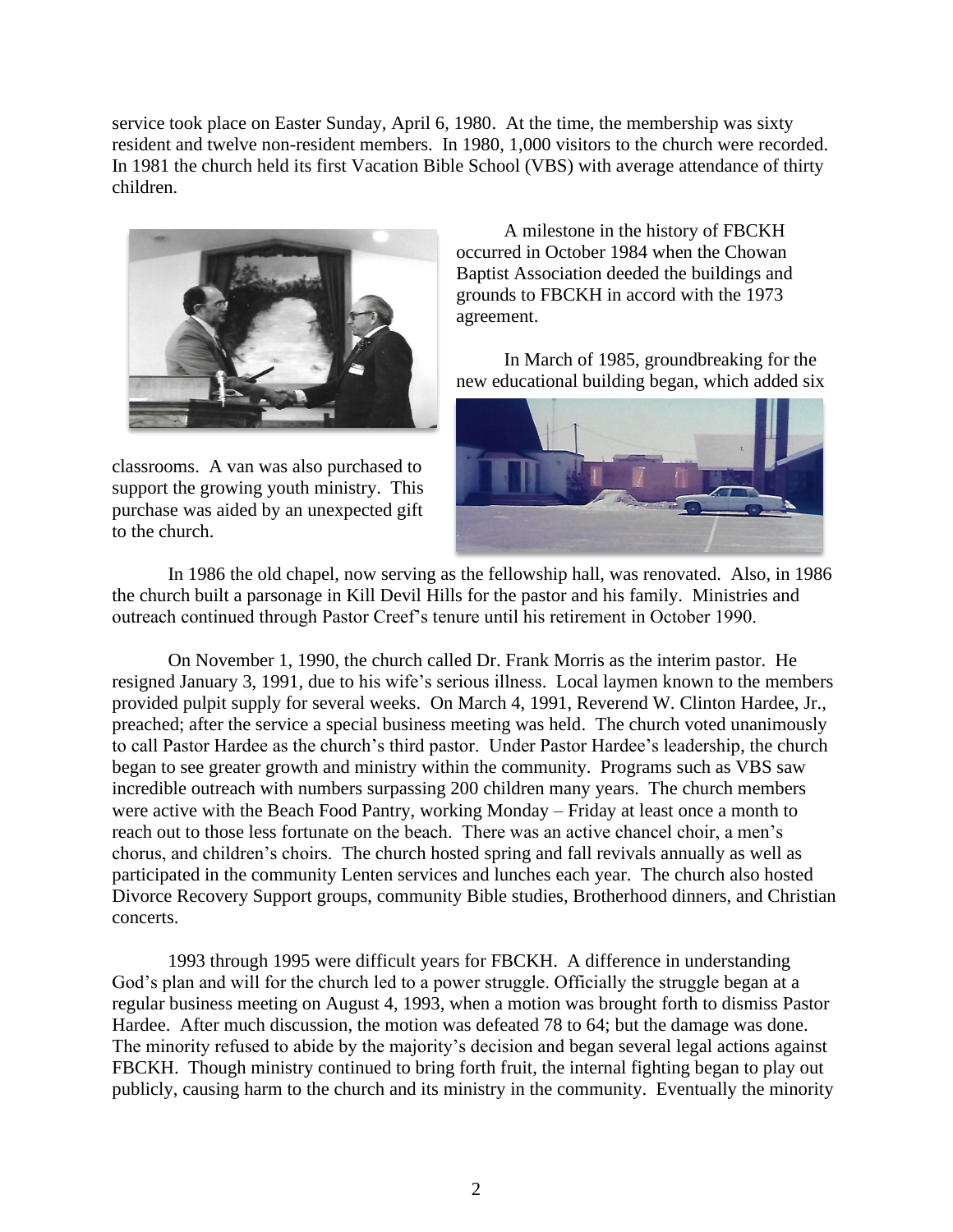from the original dispute lost all legal battles and decided to leave FBCKH to form a new church in Kill Devil Hills known as Ocean View Baptist Church. In September 1995, sixty-five members officially departed FBCKH.

Even after the long legal battle and the loss of energy, time, and money, ministry did continue with revivals, Christian concerts, Easter cantatas, baptisms, and VBS. 1995 ended with 206 resident members and 87 non-resident members.

From 1996 to 2000, the year Pastor Hardee resigned, ministries continued; yet a slow decline began in baptisms and church membership. Life at the beach was also changing: more churches had started, and life in general was becoming more secular.

An interim period began at the resignation of Pastor Hardee in July 2000; several local laymen filled the pulpit until an interim was hired in October 2000. C. L. Reynolds began leading the church as a pulpit search committee also began its work. Pastor Reynolds led the church until May 26, 2002, when Rev. Charlie Waller became FBCKH's fourth pastor and continued the ministries of the church. He served as pastor for only thirty months before resigning to accept a call at another church out of the area. From October 2004 until November 2005, the church again entered into an interim time with Pastor C. L. Reynolds returning to serve.

On November 20, 2005, Pastor Don Teears became FBCKH's fifth pastor. Incorporating in 2007, the church officially changed its name to Kitty Hawk Baptist Church (which was the way most referred to the church anyway) and updated its Constitution and By-laws. During his



fourteen years as pastor, the church developed a strong community outreach. Under Pastor Teears' leadership, Kitty Hawk Baptist Church (KHBC) instituted a ministry around the Harley Davidson's annual Bike Week in the Outer Banks, which included accommodating vendors, handing out welcome packets and providing food for the bikers. With a contribution supplied by the Chowan Baptist Association, a raffle with a cash prize was made available for anyone who

listened to a five-minute gospel presentation. Over the course of the years, many accepted Christ as Savior; and many more rededicated their lives to Christ. Through the years, the church heard stories from past raffle winners of how that money was a needed and miraculous answer to prayer.

Another innovation Pastor Don



brought to the beach was a desire to be prepared for a big emergency on the Outer Banks (OBX). While praying about how to go about putting an emergency plan in place, Dennie Nessley of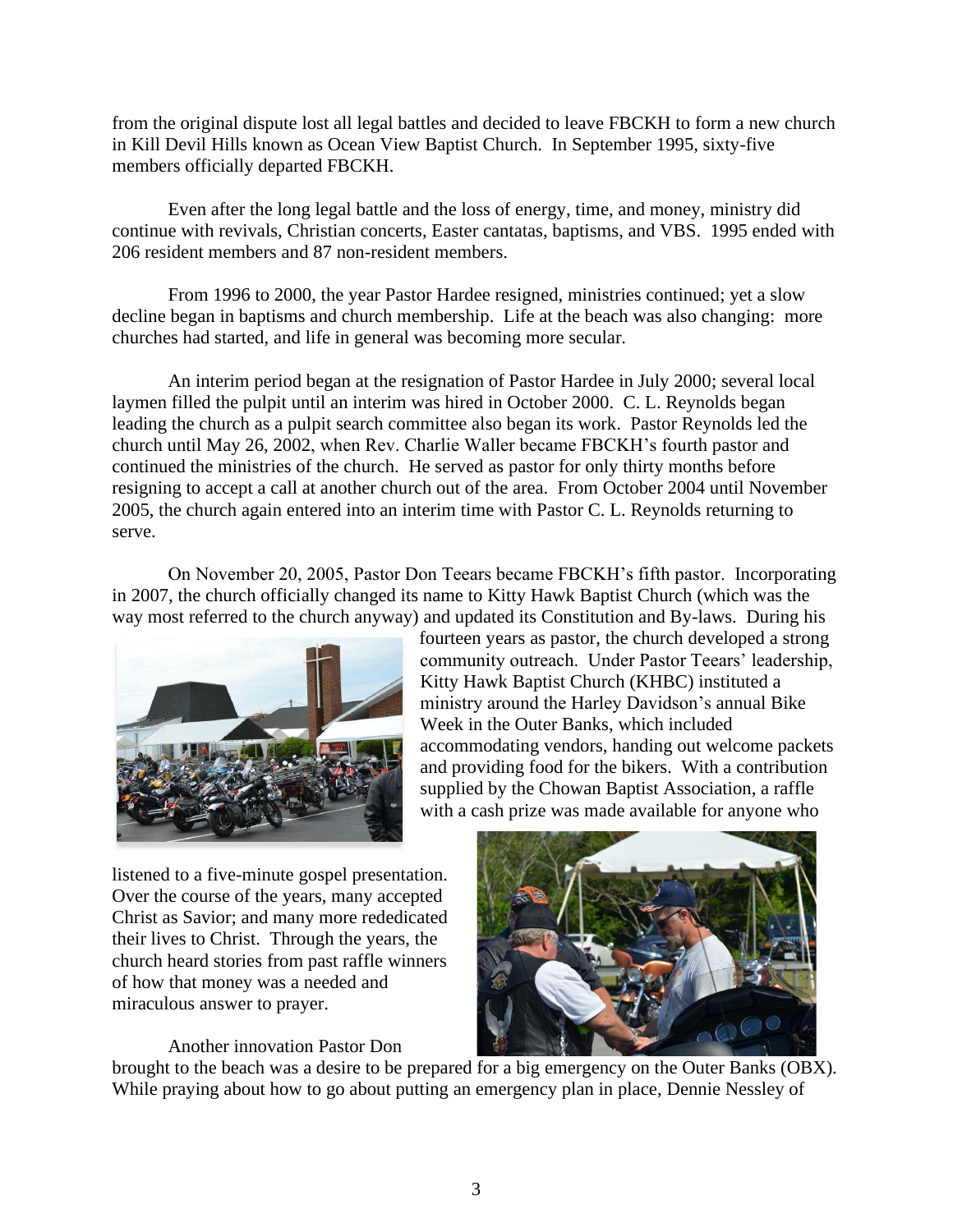Christ in Action contacted pastors on the beach about partnering together. Pastor Don was the only one to accept Dennie's invitation; he and Jill attended a workshop to learn more about Christ in Action's ministry. The next year Hurricane Irene came ashore in the OBX. Due to the earlier contact, KHBC became a staging area for Christ in Action as they ministered throughout the county.

New ministries began while others continued or were revamped under Pastor Teears. These included VBS, Fall Festival, mission trips to Helene (Honduras) and Alaska, joint Good Friday services with other Baptist churches in the area, and a joint Christmas Eve service (with a waffles & ice cream social afterwards).

In 2010 the pastor at OVBC and Pastor Don at KHBC considered the limited resources of both churches to achieve the mission of making disciples of Jesus Christ on the OBX. They began to consider the possibility of a reunification merger. Though the merger was eventually shelved, the idea of reconciliation and cooperation was pursued. There was a time of forgiveness and healing for all as the two congregations moved toward reconciliation and cooperation. In 2013, after several years of cooperation in ministry and the prompting of the Holy Spirit, the idea of a reunification merger was brought forth from the leadership of OVBC. Much prayer and fasting ensued by members of both congregations who sought guidance from the Holy Spirit. A town hall meeting was held in September 2014. However, OVBC eventually voted not to pursue a merger of the congregations.

The two churches under the pastors' leadership continued to work in cooperation and in partnership on several ministry opportunities through the next few years. A second attempt began in late 2017 with the formation of a joint merger committee. The group met bi-monthly until August 2018 when it met an impasse. Unable to move beyond a non-negotiable requirement from OVBC, KHBC decided it could not accept the terms; and the committee formally disbanded. Although a merger did not happen, reconciliation between the two congregations was achieved; and the joint cooperation and good will between the two churches continues to this day.

On September 23, 2019, tragedy struck KHBC when a distracted driver on the Highway 158 Bypass crossed several lanes of traffic to crash into Pastor Teears, who was riding his motorcycle. Pastor Teears' family, the KHBC family, and the Outer Banks greater community were devastated by the sudden loss of Pastor Don.

During this difficult time, the deacons led the church and asked Pastor Steve Siegrist and Chaplain Cherri Wheeler to fill the pulpit until an Intentional Interim Pastor (IIP) could be hired to help the church through its grief and to prepare for a new pastor. On December 1, 2020, Pastor Steve Siegrist, a retired pastor who was trained by the North Carolina Baptist in the Intentional Interim process, was called to work with KHBC. As IIP Pastor Siegrist's duties include preaching for Sunday morning worship, leading Wednesday night's adult Bible study, and providing guidance and training for the Transitional Team in preparation for an eventual pulpit search committee.